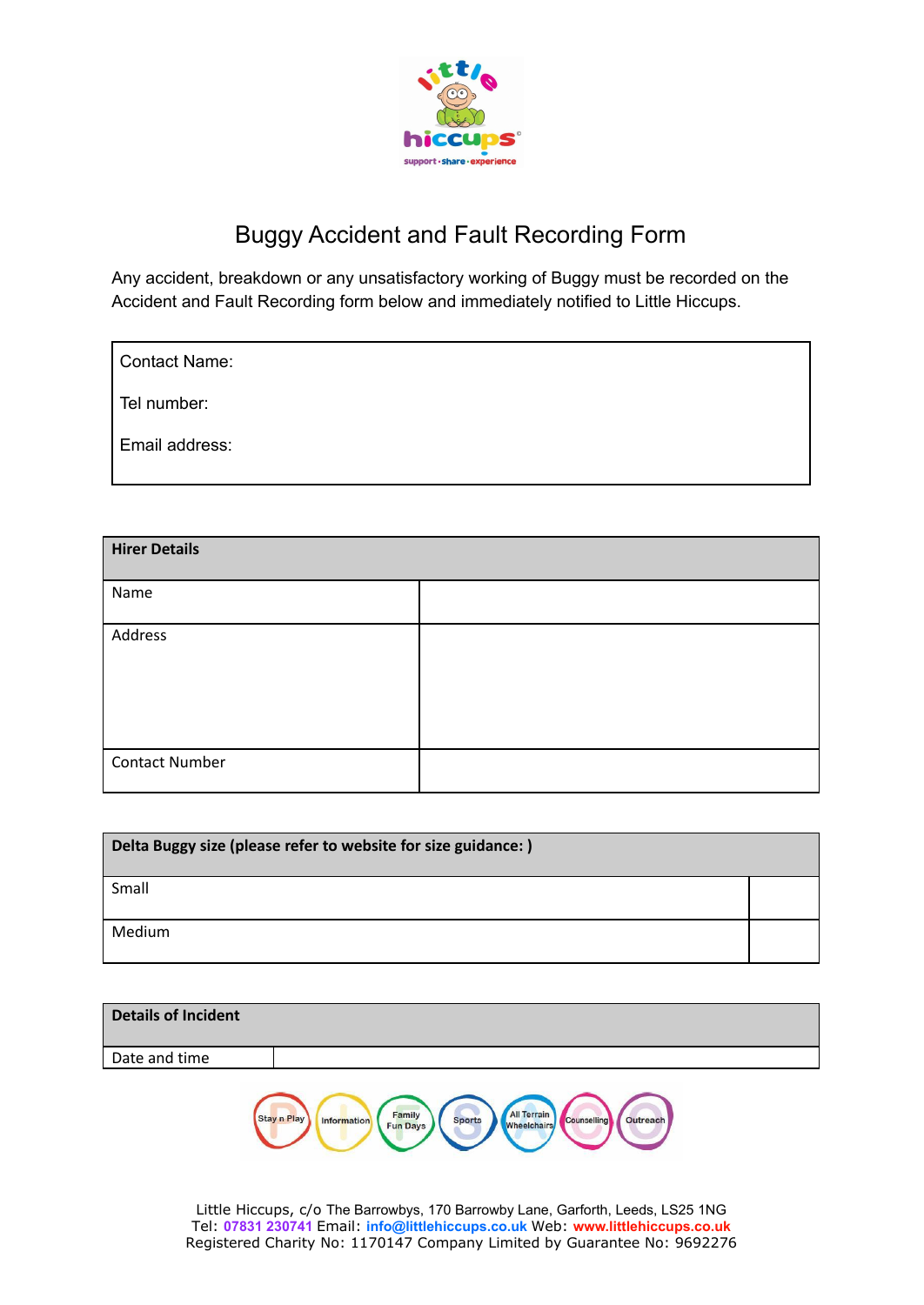

## Location -

*please give specific details. Please provide address or location (road, building, floor, room, outdoor location, private residence etc)*

What happened -

*Please describe the near miss, accident, incident, dangerous occurrence etc., including events that lead to it, and details about any equipment, substances or materials involved.*

What part (if any) of the Buggy or attachment is damaged?

## **In case of Injury:**

Who was involved -

*Name and contact details. Please include the full address for any third party injured (e.g., member of the public etc.).*

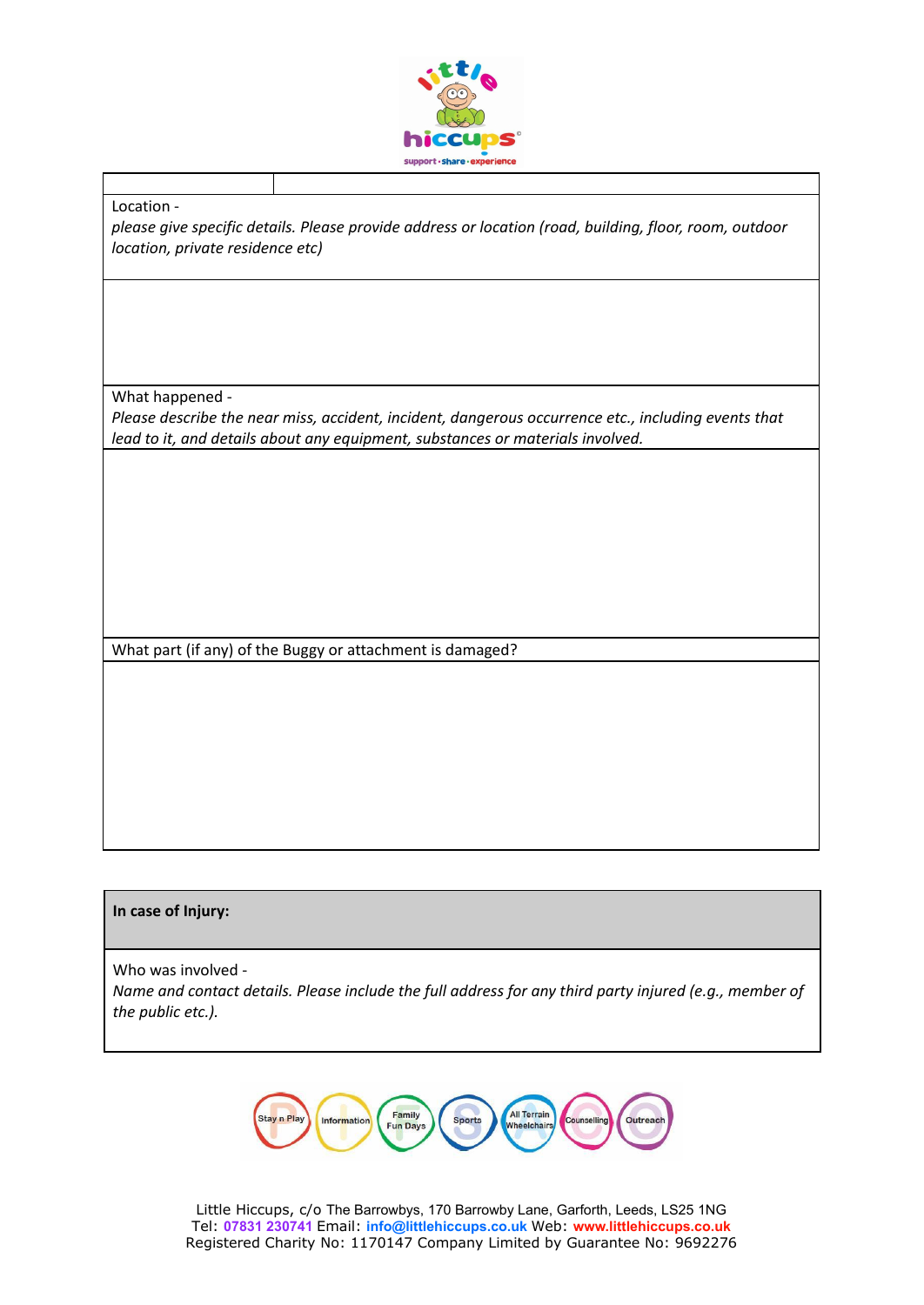

What type of injury / illness / disease has been sustained? - *Please include which part / side of the body was affected.*

What treatment was provided? *Please include whether first aid and/or hospital treatment was needed*

Witnesses - *Name (s) and contact details of anyone who witnessed the incident.*

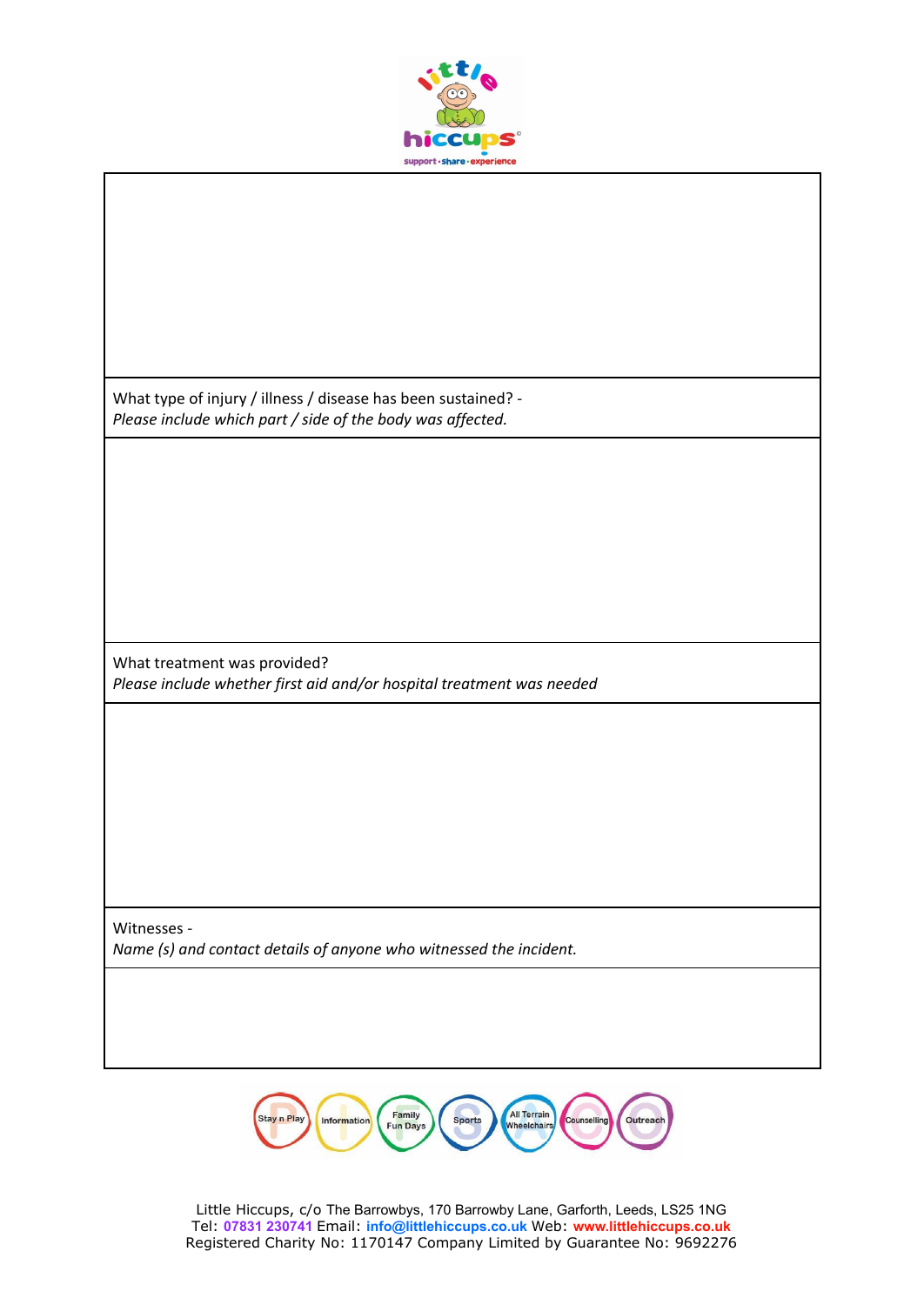

| Details of the person completing this form (if different to the Hirer) |  |
|------------------------------------------------------------------------|--|
| Name                                                                   |  |
| Address                                                                |  |
| <b>Contact Number</b>                                                  |  |

| <b>Details of reporting</b>                                                       |  |
|-----------------------------------------------------------------------------------|--|
| Date form completed                                                               |  |
| Have the Little Hiccups Trustees been informed?                                   |  |
| Please give details of who you have contacted, how and if you have had a response |  |
|                                                                                   |  |
|                                                                                   |  |
|                                                                                   |  |
| Signed                                                                            |  |
|                                                                                   |  |
|                                                                                   |  |

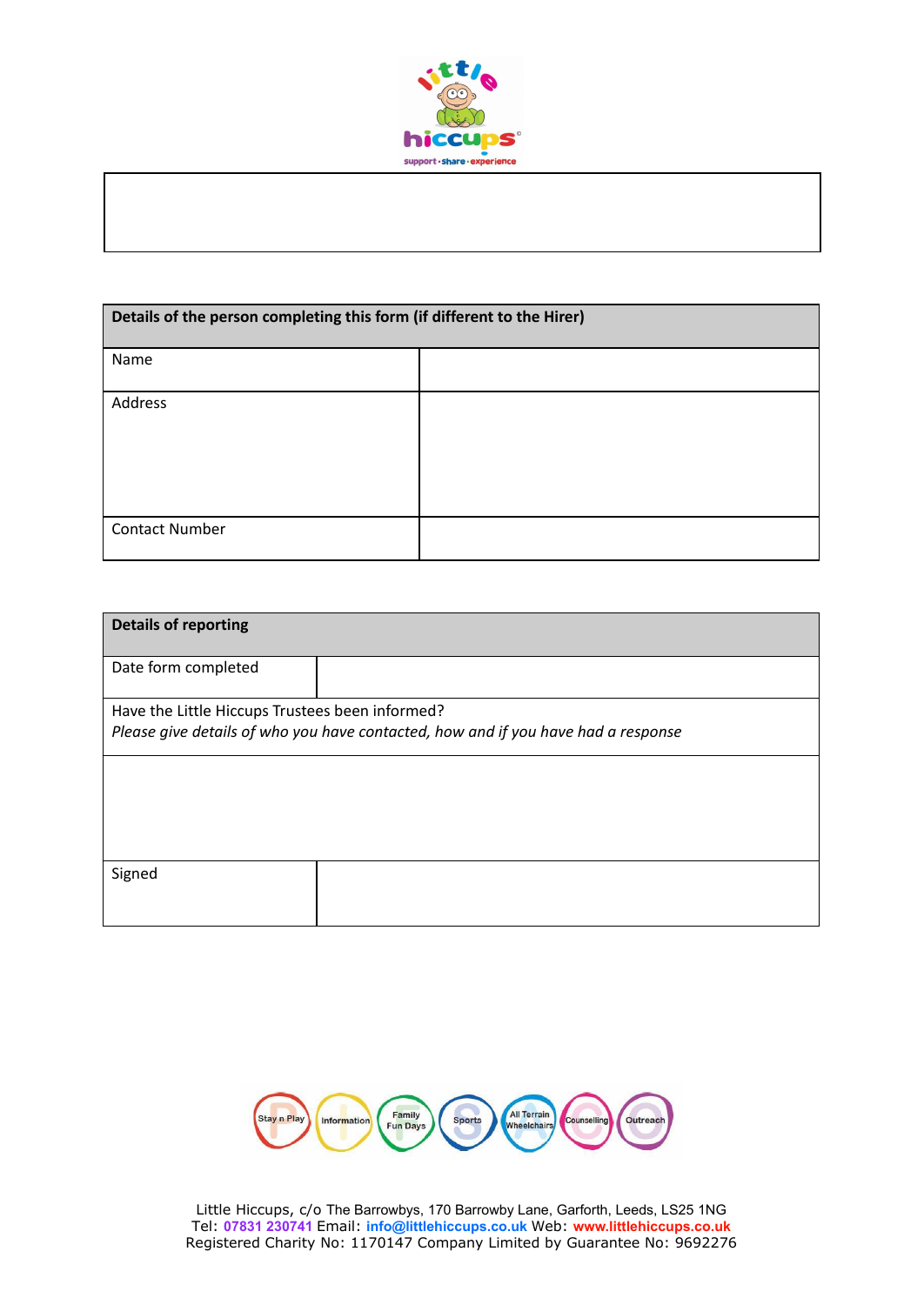

## Accident and Fault Follow Up Form

The following is to be completed by a Little Hiccups representative on the Buggy's return

| <b>Details of reporting</b>                                       |  |
|-------------------------------------------------------------------|--|
| Buggy Id:                                                         |  |
| Date:                                                             |  |
| Name of Little Hiccups<br>representative                          |  |
| Insurance Reference<br>(if relevant)                              |  |
| Police reference                                                  |  |
| (if relevant)                                                     |  |
| <b>Fault Details</b><br>Please be as detailed as<br>possible      |  |
| Steps taken to rectify<br>Please be as detailed as<br>possible    |  |
| Any further steps to be<br>taken?<br>Date and initial any updates |  |